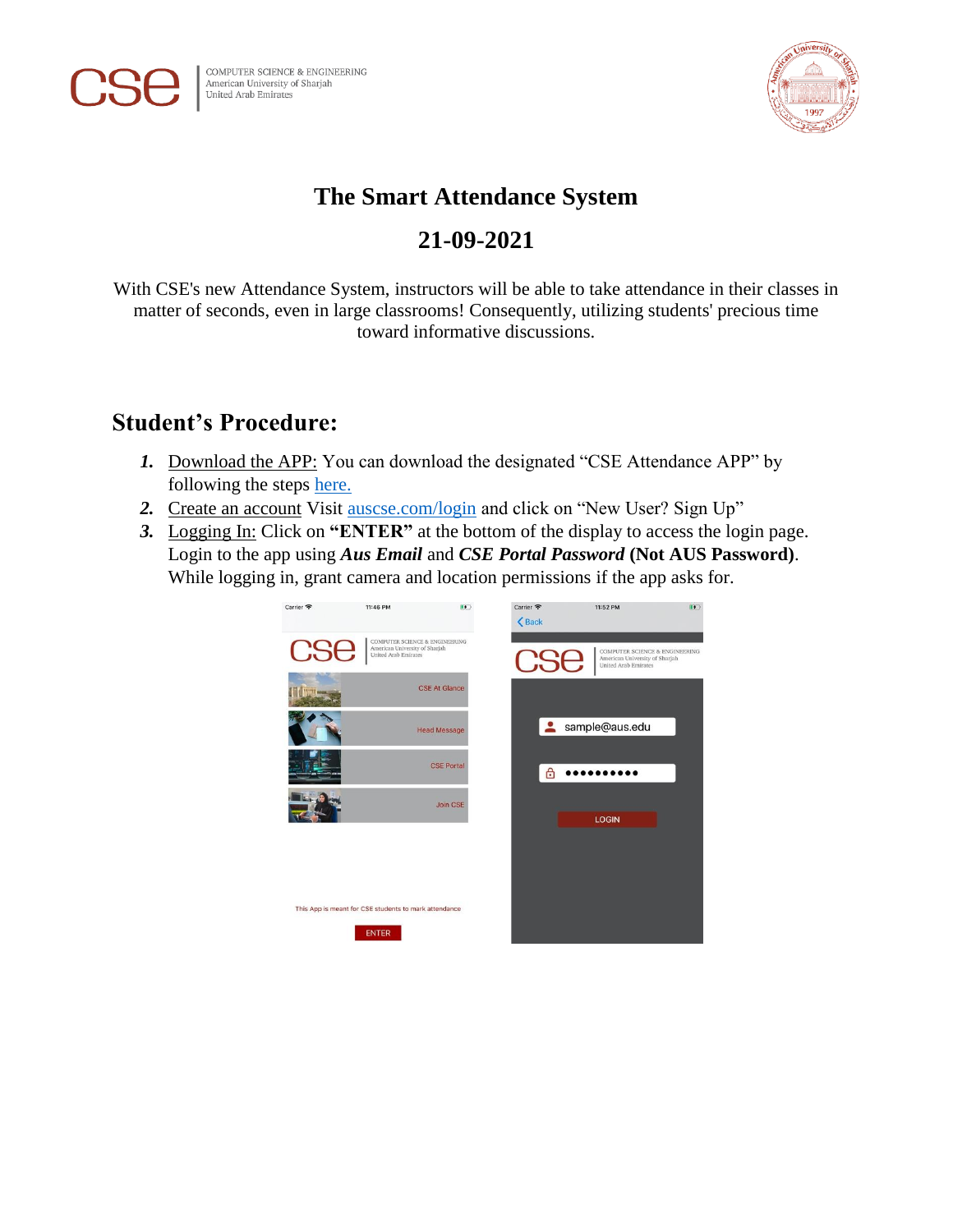*4.* Scan: When prompted by your professor, click on **"Camera Icon",** it will take you to the scan page. Point the mobile camera to the QR code displayed on the board. If permissions have not been given earlier, the app may ask you to enable the location service and camera access, please grant the required permissions. You may need to click the "Camera Icon" again after granting the permissions. In case you still can't scan, you need to go the step 5 in this tutorial.



*5.* The History Page: You can click the "HISTORY" button on the scanning page to access your attendance history, you will find the courses of current semester you are registered in, and for every course the app will display the total numbers of late visits and absences along with their dates as shown below:

| Carrier <b>@</b>           | 11:50 PM                                  | $\left  \frac{1}{2} \right $ |
|----------------------------|-------------------------------------------|------------------------------|
| <b>くBack</b>               | <b>Fall 2019</b>                          |                              |
|                            | Sample Course-Sec 1 lates(1) absents(3)   |                              |
| 2019-12-04 12:02:07 late   |                                           |                              |
| 2019-12-05 12:36:29 absent |                                           |                              |
| 2019-12-05 16:28:19 absent |                                           |                              |
| 2019-12-11 12:19:49 absent |                                           |                              |
|                            | Sample Course 2-Sec 2 lates(2) absents(2) |                              |
| 2019-12-05 12:29:38 late   |                                           |                              |
| 2019-12-11 12:20:04 late   |                                           |                              |
| 2019-12-04 12:30:25 absent |                                           |                              |
| 2019-12-05 16:31:31 absent |                                           |                              |
|                            | Sample Course-Sec 3 lates(0) absents(2)   |                              |
| 2019-12-05 16:35:58 absent |                                           |                              |
| 2019-12-11 12:20:15 absent |                                           |                              |
|                            | Sample Course-Sec 4 lates(2) absents(1)   |                              |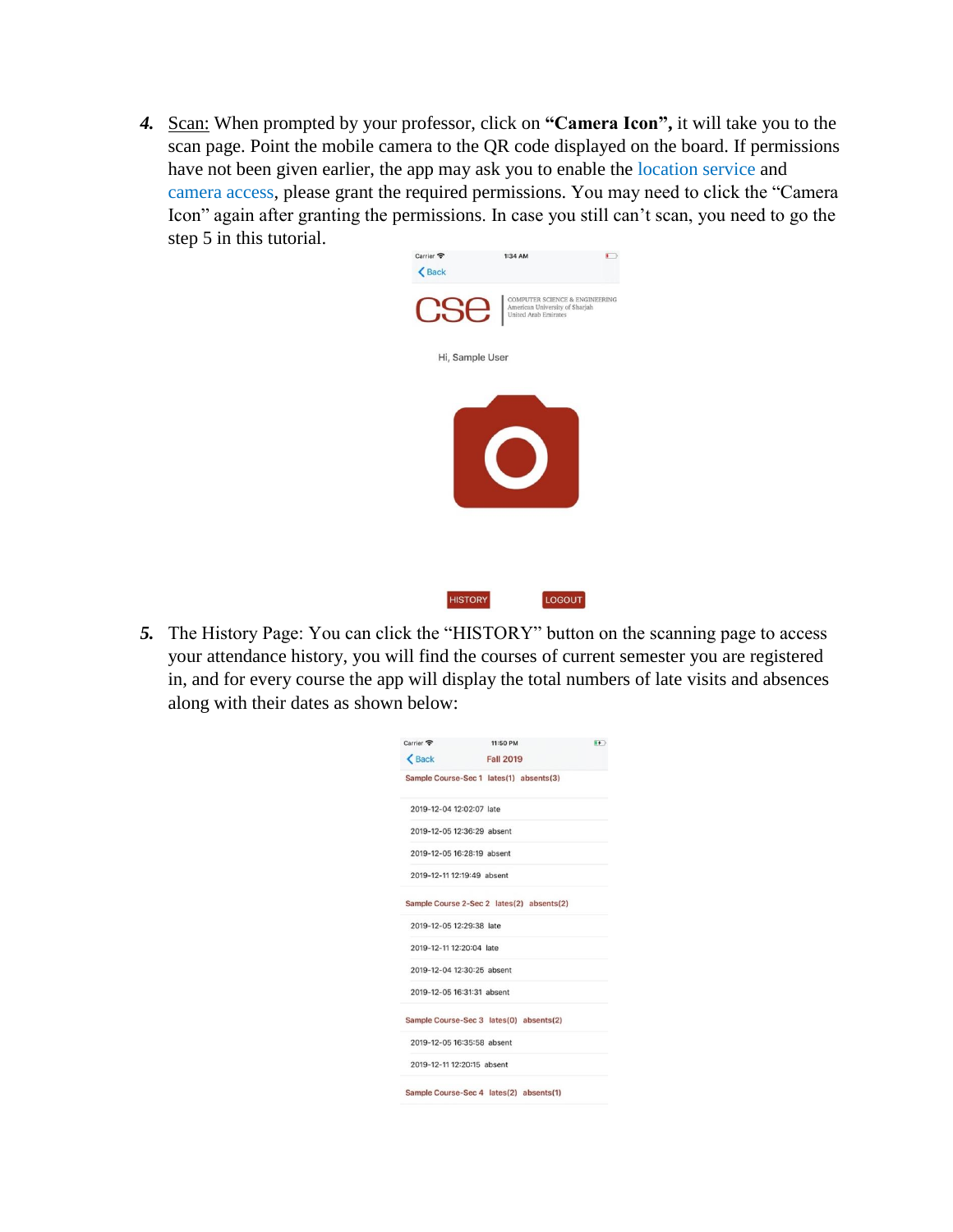- *6.* Configuring the app to access the Camera and the Location service: This step depends on your smartphone OS (iOS or Android), you need to enable the camera access and location services for this app to operate.
	- *a.* iOS:



Click on the "Attendance Icon" and make sure to grant it access to Camera and Location as in the following figure:<br> $\frac{1}{\sqrt{2}}$  and  $\frac{1}{\sqrt{2}}$  and  $\frac{1}{\sqrt{2}}$  and  $\frac{1}{\sqrt{2}}$